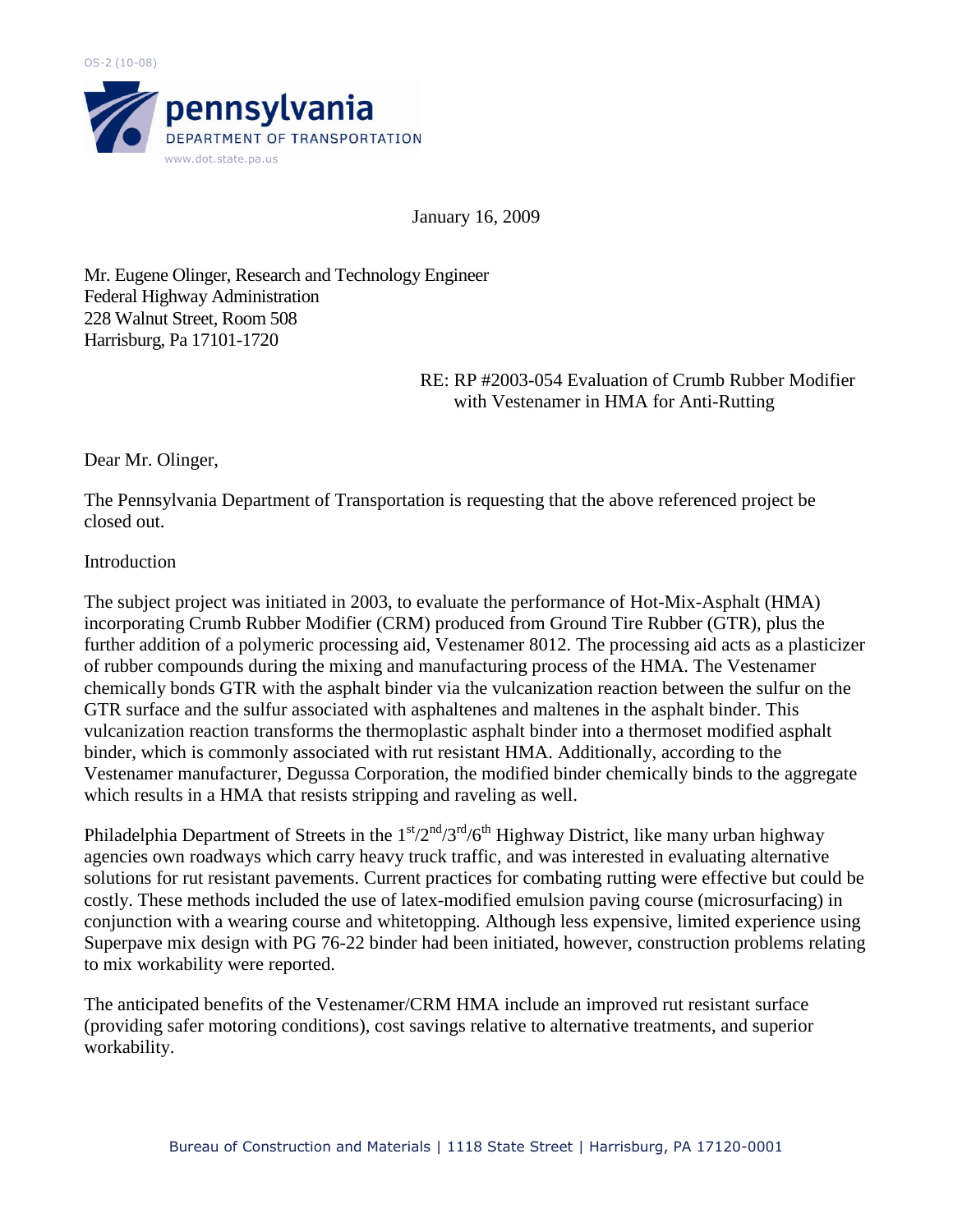Mr. Gene P. Olinger Federal Highway Administration January 16, 2009 Page 2

The purpose of this experiment was to document the construction process differences and associated costs of Vestenamer/CRM modified HMA compared to Superpave Wearing Course with a PG 76-22 binder (rut resistant control) and Superpave Wearing Course with a PG 64-22 binder (non-rut resistant control); and analyze the mixture performance differences, particularly in regard to rut resistance.

## Evaluation

Two roadway segments within the City of Philadelphia, and located within the PENNDOT Engineering District 6-0, were selected for this construction evaluation.

- Tasker Street between  $8<sup>th</sup>$  and  $10<sup>th</sup>$  streets is 26 feet wide with parking on both sides and one westbound travel lane. The corridor serves as a traffic trolley route and experiences rutting within the trolley track path. At the time of construction, the Average Daily Traffic (ADT) was 3,900 with 9% trucks and Equivalent Single Axle Loads (ESALs) of 1,301,000 for a 20 year design period.
- Pine Street between  $19<sup>th</sup>$  and  $23<sup>rd</sup>$  Streets is 26 feet wide with parking on one side and two eastbound travel lanes. This corridor is located within the central city business district, where shoving of the pavement mix is common due to the high volume of slow moving traffic. At the time of construction, the ADT was 8,400 with 9% trucks and ESALs of 1,970,000 for a 20 year design period.

Adjacent sections of roadway with similar loading conditions were evaluated as designated control materials for baseline comparison of performance. These locations were:

- Tasker Street from  $6<sup>th</sup>$  to  $8<sup>th</sup>$  Street (Superpave 12.5 mm Wearing Course with PG 76-22 binder).
- Pine Street from  $16<sup>th</sup>$  to  $19<sup>th</sup>$  Street (Superpave 9.5mm Wearing Course with PG 64-22 binder).

There were no existing paving records or history on file for any of the street locations selected for the evaluation, however, preconstruction survey of the areas indicated in addition to previously mentioned rutting and shoving, there were numerous utility patches apparent with a potential to result in reflective cracking in the new overlays. In general, it was assumed that the existing base courses were in good condition.

Although the work plan was originally developed and approved in 2003, the contract was not let until June of 2004 and actual work did not commence until the spring of 2005, with completion in the fall of 2005. Tony DePaul & Sons of Blue Bell, PA was awarded the contract, which included 1.5 inches of milling existing pavement and replacement overlay of the same depth of the three (3) previously indentified mixes in the designated locations.

The following summarizes the sequence, results and any differences noted in the construction operations: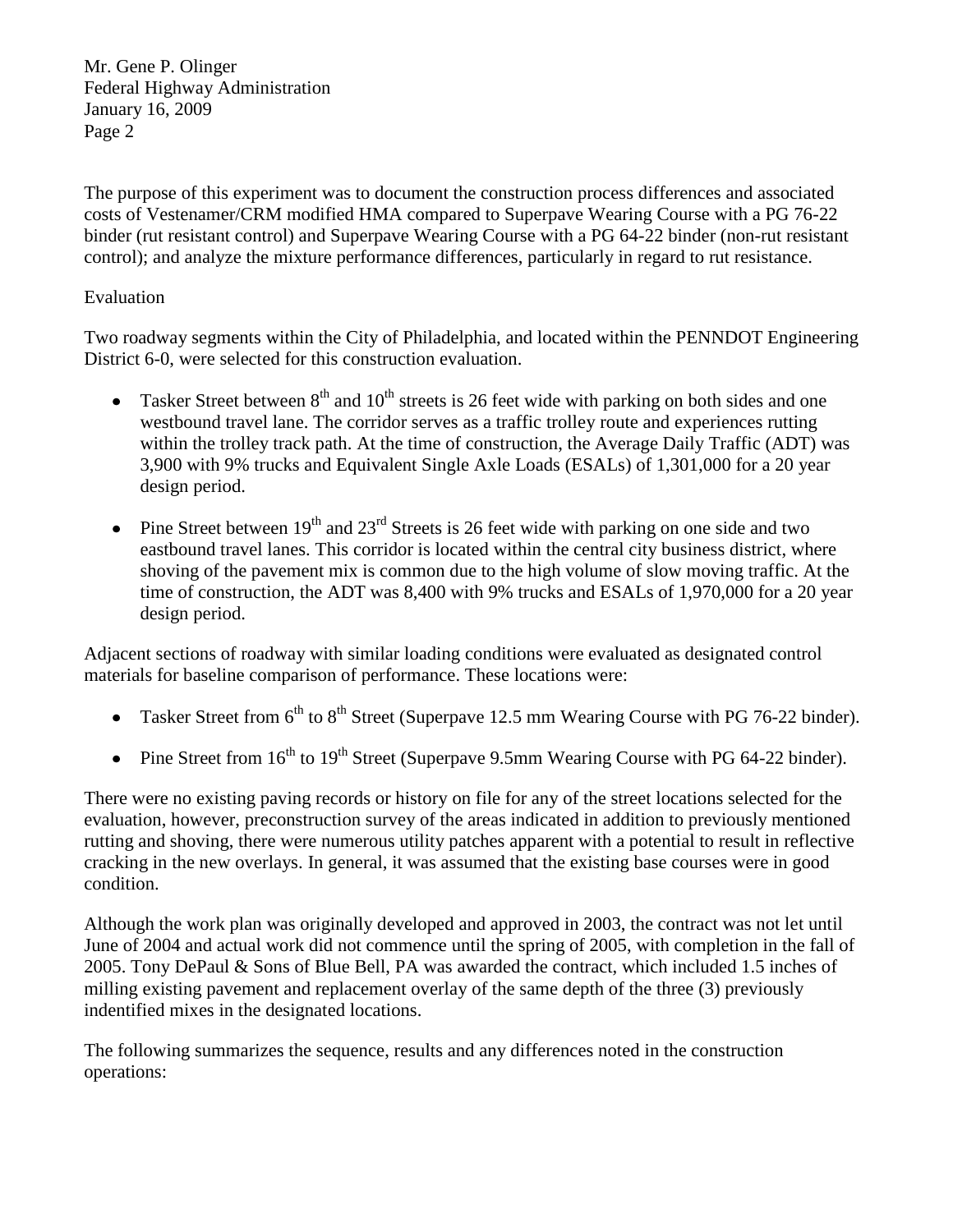Mr. Gene P. Olinger Federal Highway Administration January 16, 2009 Page 3

- Tasker Street between  $6<sup>th</sup>$  and  $10<sup>th</sup>$  Streets was milled in March 2005 and both control PG 76-22 Superpave 12.5mm Wearing Course and the experimental Vestenamer/CRM HMA 12.5mm Wearing Course were placed in April 2005.
- Pine Street between  $16^{th}$  and  $23^{rd}$  Streets was milled in September 2005 and both the control PG 64-22 Superpave 9.5mm Wearing Course and the experimental Vestenamer/CRM HMA 12.5mm Wearing Course were placed in October 2005.
- Due to excessive settlement of the base in much of the utility trench areas exposed after milling, the overlay thickness was increased (up to 4.5 inches on Tasker Street) and the addition of a Superpave Binder Course (PG 64-22), for leveling, was included on Pine Street between  $21<sup>st</sup>$  and  $23^{\text{rd}}$  Streets.
- The only difference in construction operations noted between the control and the experimental sections was the experimental paving sections (Vestenamer/CRM HMA) did not require the use of vibratory compaction to achieve the minimum specification density.
- All material tests for acceptance (mixture composition and density) met specifications for all material courses placed.

The contract unit price for each material placed was as follows:

- Vestenamer/CRM HMA 12.5mm Wearing Course \$5.60/square yard(sy) (for 8,090 square yards)
- Superpave 12.5mm Wearing Course with PG 76-22 binder \$4.60/sy (for 80,005 square yards)
- Superpave 9.5mm Wearing Course with PG 64-22 binder \$4.05/sy (for 240,170 square yards)

## Findings and Conclusions

Following construction, visual field inspections were planned in the spring and fall of each year for the evaluation period of five (5) years. However, due to changes of all personnel originally responsible for initiating and conducting all follow-up activities planned for this evaluation, limited and incomplete documentation occurred.

A field inspection was conducted on November 6, 2006 by the new primary project researcher and new Degussa manufacturer representative. This inspection indicated that the experimental sections of Vestenamer/CRM HMA were performing unsatisfactory after only one year of service. The pavement exhibited loss of rubber particles (raveling) and rutting.

Based on the anticipated benefits of using Vestenamer/CRM HMA, only improved mix workability over the alternate rut resistant Superpave mix (PG 76-22 binder) was achieved. Due to lack of rut resistance and higher cost, Vestenamer modification is not considered an acceptable alternative to current rut resistance paving strategies.